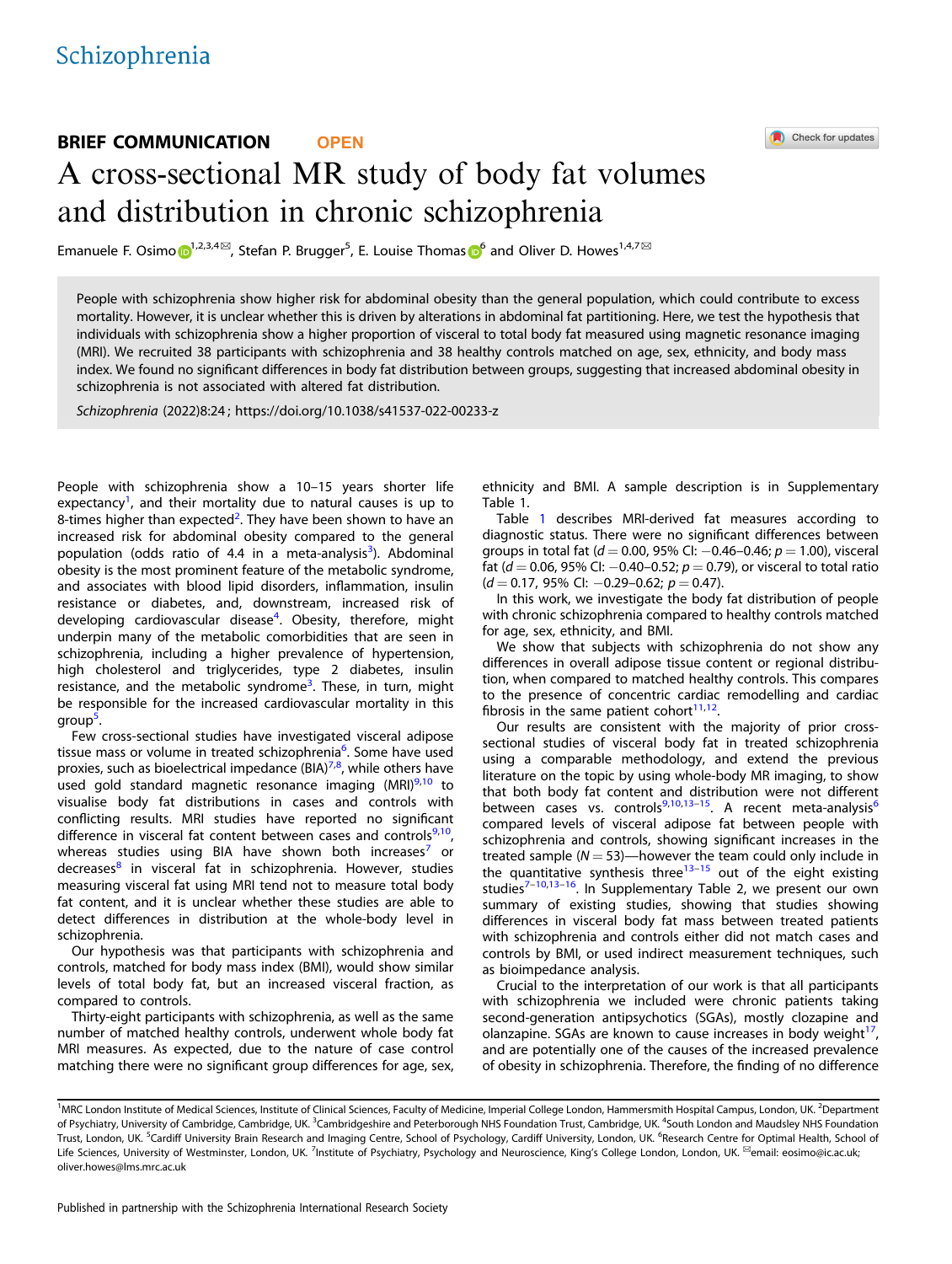<span id="page-1-0"></span>

| MRI-derived measurements in participants with schizophrenia and matched healthy controls.<br>Table 1. |                                                                                    |                              |                                 |                                |                                       |
|-------------------------------------------------------------------------------------------------------|------------------------------------------------------------------------------------|------------------------------|---------------------------------|--------------------------------|---------------------------------------|
| Characteristic                                                                                        | Sample size<br>(N schizophrenia, N HC)                                             | Schizophrenia<br>(Mean (SD)) | Healthy controls<br>(Mean (SD)) | Statistical results            | Effect size (Cohen's<br>$d$ : 95% CI) |
| Total body fat (L)                                                                                    | 38, 38                                                                             | 30.27 (15.9)                 | 30.29 (15.2)                    | $F(1, 74) = 0.00, p = 1.0$     | $0.00: -0.46 - 0.46$                  |
| Visceral fat (L)                                                                                      | 38, 38                                                                             | 3.83(1.86)                   | 3.72 (1.92)                     | $F(1, 74) = 0.07$ , $p = 0.79$ | $0.06: -0.40 - 0.52$                  |
| Visceral fat ratio<br>Visceral/total body fat                                                         | 38, 38                                                                             | 0.13(0.04)                   | 0.13(0.05)                      | $F(1, 74) = 0.52, p = 0.47$    | $0.17: -0.29 - 0.62$                  |
|                                                                                                       | HC healthy controls, SD standard deviation, CI confidence interval, $p = p$ value. |                              |                                 |                                |                                       |

in fat distribution in this sample, despite participants being exposed to these metabolically active compounds, is particularly meaningful. On the flip side, the findings in this cohort might not extend to untreated or minimally treated cohorts of patients with schizophrenia, so further research is needed in untreated patients. However, we note that previous studies looking at abdominal fat mass differences between drug-naïve people with a first episode of psychosis and matched healthy controls found no difference even before antipsychotic drugs were started—as evidenced in a recent meta-analysis<sup>[6](#page-2-0)</sup> after removing poor quality studies.

In this work, we find no differences in total or visceral fat volumes between treated people with schizophrenia and matched healthy controls. This does not imply no difference exists in terms of adipose tissue function in schizophrenia, as this cannot be captured by MRI. Indeed, previous research has shown that antipsychotics can cause a pro-inflammatory shift in adipose tissue in mice<sup>[18](#page-2-0)</sup>; in humans, we have previously found that despite no differences in body-fat distribution, people with antipsychotictreated chronic schizophrenia are characterised by alterations in systemic adipokine levels and pro-inflammatory changes<sup>19</sup>. Collectively, finding no differences in visceral body fat mass/ distribution, while at the same time finding signs of adipocyte dysfunction and pro-inflammatory changes, might suggest that chronic, treated schizophrenia is characterised by the activation of specific molecular pathways<sup>19</sup>. These pathways might lead downstream to cardio-metabolic changes that might explain part of the additional cardiovascular morbidity and mortality seen in schizophrenia<sup>3</sup>. .

Strengths of our study include excluding any history of cardiometabolic disease, including diabetes, hypertension, dyslipidaemia, and ischaemic heart disease, to make the case and control groups more comparable, given the different prevalence of these conditions in the two cohorts. Future larger studies could include and adjust the analyses for the presence of these conditions. In terms of limitations, it is possible that our negative findings might be down to a statistical type II error, however our sample size was among the largest of similar studies, and our effect size measures were very close to 0 for all outcomes. Further, we were able to match our samples for age, sex, ethnicity, and BMI. Data about further confounds, such as smoking, activity levels, and diet were not available for part of the cohort and could not be presented.

The lack of differences in visceral fat we observed in a closely matched control–case study add strength to similar findings from previous MRI studies. Differences in the prevalence of cardiometabolic disease in schizophrenia cannot be explained by specific alterations in body fat partitioning. Prospective studies will be useful to determine whether disease-related biological factors play a specific role in cardiometabolic disease in schizophrenia, or whether they simply reflect the same disease processes found in the wider population.

# **METHODS**

# Participants

People with schizophrenia were recruited from community mental health services in London, UK. Healthy controls were recruited through the Hammersmith Hospital Healthy Volunteer Panel, London, UK, and through direct advertising, and were matched to patients for age  $(+/- 3$  years), ethnicity, sex, and BMI  $(+/- 1)$ .

Exclusion criteria for all participants were: age <18 or >65 years, pregnancy or breastfeeding, a history of cardiometabolic disease, including diabetes, hypertension, dyslipidaemia, ischaemic heart disease, any vascular disorder, other history of congenital/structural cardiac disease; or history of significant or continuing substance abuse. Inclusion criterion for patients was an ICD-10 diagnosis of schizophrenia. Exclusion criterion for healthy controls was a previous history or first-degree family history of schizophrenia or other psychotic disorder.

Written informed consent was obtained from all volunteers. The authors assert that all procedures contributing to this work comply with the ethical standards of the relevant national and institutional committees on human experimentation and with the Helsinki Declaration of 1975, as revised in 2008. All procedures involving human subjects were approved by the London—Camberwell St Giles Research Ethics Committee.

In addition to reviewing medical records, all subjects received a medical review and clinical examination to exclude medical co-morbidities. BMI was calculated as body mass (kg) divided by the square of body height  $(m<sup>2</sup>)$ .

The patient sample in this study overlaps with our previously published MRI studies including cardiac and body fat measures by MRI[11,12,19](#page-2-0), while healthy controls show only partial overlap.

# Magnetic resonance imaging

MR imaging was performed at a single site for all participants. All participants but 29 healthy controls were scanned on a 3T Siemens Magnetom Prisma (Erlangen, Germany) using a combination of a 18 channel body coil and 12 elements of a 32-channel spine coil. An additional 29 whole-body fat imaging datasets were obtained at the same scanning site from healthy controls using a 1.5 T Phillips Achiva scanner (Phillips, Best, the Netherlands). Previous QA measures comparing wholebody fat imaging datasets from individuals scanned on both 1.5 and 3 T scanners demonstrate the data could be combined. A study of withinscanner variability (reproducibility) and across-scanner variability (including both 3 and 1.5 T scanners) found that the within-scanner repeatability (coefficient of variation  $= 2.9%$ ) explained much of the overall reproduci-bility (CoV = 4.4%) for visceral fat volumes<sup>[20](#page-2-0)</sup>.

Fat content and distribution were determined as follows: subjects were scanned using a rapid whole-body T1-weighted MRI protocol. Images were analysed by operators blind to diagnosis using SliceOmatic (Tomovision, Montreal, Quebec, Canada) and regional volumes were recorded in litres (L), including total adipose tissue and visceral fat $2^{1,22}$ .

### Statistical analysis

Differences between patients and controls were tested using  $x^2$  tests for categorical variables, Kruskal–Wallis tests by ranks for non-normally distributed values, and analysis of variance (anova) for normally distributed measures. Effect sizes were calculated using Cohen's d measure.

In all tests, a  $p$  value <0.05 (two-tailed) was taken as significant. Statistical analyses were performed in R.